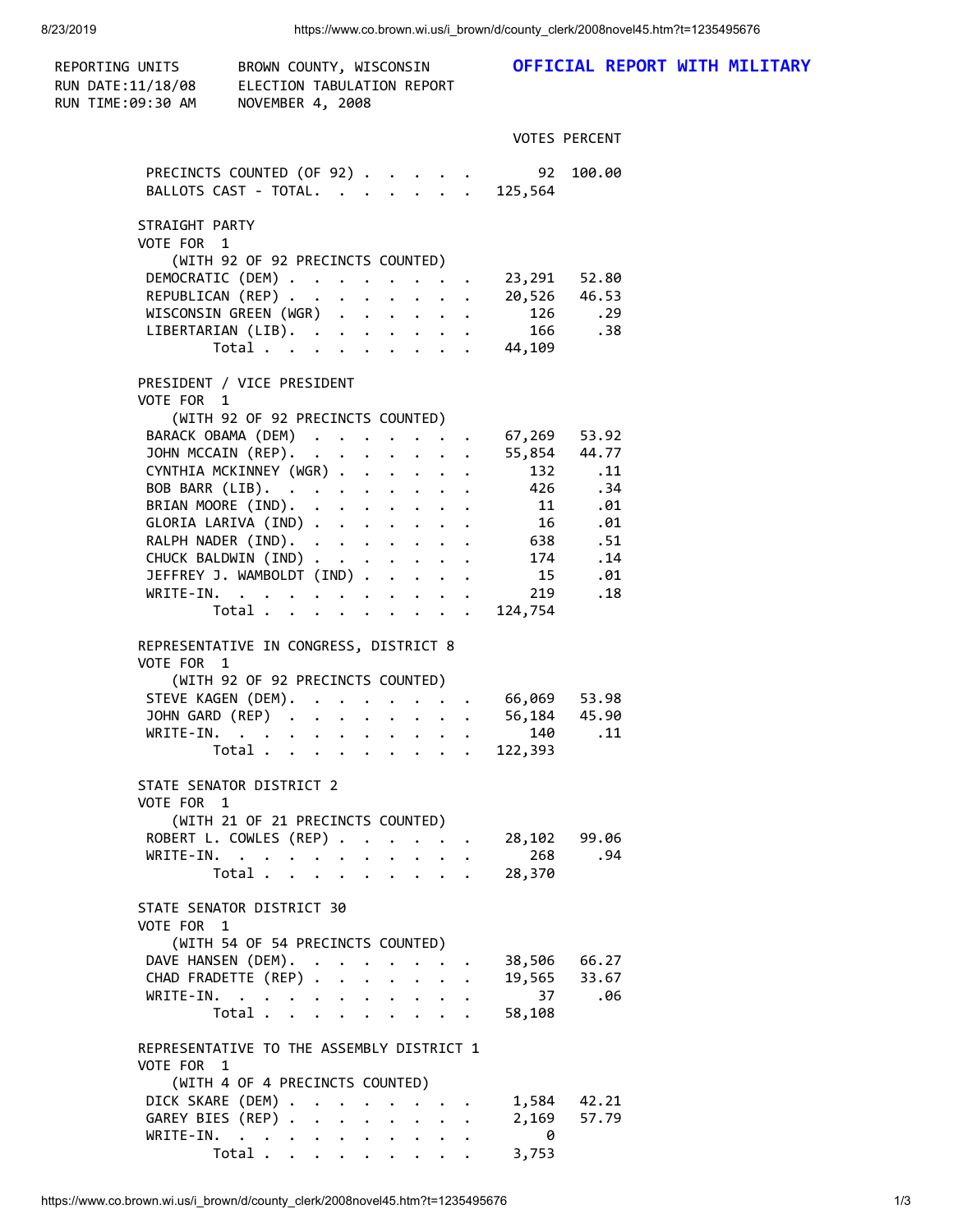| REPRESENTATIVE TO THE ASSEMBLY DISTRICT 2                                                                                                                                       |                                      |                        |
|---------------------------------------------------------------------------------------------------------------------------------------------------------------------------------|--------------------------------------|------------------------|
| VOTE FOR 1<br>(WITH 11 OF 11 PRECINCTS COUNTED)                                                                                                                                 |                                      |                        |
| TED ZIGMUNT (DEM).                                                                                                                                                              | 8,395 48.96                          |                        |
| FRANK LASEE (REP).<br>$\mathbf{r}$                                                                                                                                              | 8,741 50.98                          |                        |
| WRITE-IN.<br>$\cdot$ $\cdot$ $\cdot$<br>$\cdot$ $\cdot$ $\cdot$                                                                                                                 | $10$ .06                             |                        |
| Total<br>$\cdot$ $\cdot$ $\cdot$                                                                                                                                                | 17,146                               |                        |
|                                                                                                                                                                                 |                                      |                        |
| REPRESENTATIVE TO THE ASSEMBLY DISTRICT 3                                                                                                                                       |                                      |                        |
| VOTE FOR 1                                                                                                                                                                      |                                      |                        |
| (WITH 2 OF 2 PRECINCTS COUNTED)                                                                                                                                                 |                                      |                        |
| JUSTIN KRUEGER (DEM).<br>$\mathbf{r} = \mathbf{r} + \mathbf{r} + \mathbf{r}$ .                                                                                                  |                                      | 550 33.43              |
| AL OTT (REP)<br>$\ddot{\phantom{0}}$<br>$\ddot{\phantom{a}}$<br>$\ddot{\phantom{0}}$<br>$\ddot{\phantom{0}}$<br>$\bullet$ .                                                     |                                      | $1,094$ 66.50<br>1 .06 |
| WRITE-IN.                                                                                                                                                                       |                                      |                        |
| Total                                                                                                                                                                           | 1,645                                |                        |
| REPRESENTATIVE TO THE ASSEMBLY DISTRICT 4                                                                                                                                       |                                      |                        |
| VOTE FOR 1                                                                                                                                                                      |                                      |                        |
| (WITH 15 OF 15 PRECINCTS COUNTED)                                                                                                                                               |                                      |                        |
| SAM DUNLOP (DEM)                                                                                                                                                                |                                      |                        |
| PHIL MONTGOMERY (REP) .<br>$\mathbf{L}$<br>$\ddot{\phantom{0}}$<br>$\ddot{\phantom{0}}$                                                                                         | 13,518 47.19<br>15,108 52.74         |                        |
| WRITE-IN.                                                                                                                                                                       | $21$ .07                             |                        |
| Total<br>$\mathbf{r}$ , $\mathbf{r}$ , $\mathbf{r}$ , $\mathbf{r}$                                                                                                              | 28,647                               |                        |
|                                                                                                                                                                                 |                                      |                        |
| REPRESENTATIVE TO THE ASSEMBLY DISTRICT 5                                                                                                                                       |                                      |                        |
| VOTE FOR 1                                                                                                                                                                      |                                      |                        |
| (WITH 6 OF 6 PRECINCTS COUNTED)<br>TOM NELSON (DEM)                                                                                                                             | 4,984 53.75                          |                        |
| $\begin{array}{cccccccccccccc} \bullet & \bullet & \bullet & \bullet & \bullet & \bullet & \bullet & \bullet \end{array}$<br>JIM STEINEKE (REP)<br>$\mathbf{L}$<br>$\mathbf{r}$ |                                      |                        |
| $WRITE-IN.$<br>$\cdot$ $\cdot$ $\cdot$ $\cdot$ $\cdot$ $\cdot$ $\cdot$                                                                                                          | $4,280$ $46.16$<br>8 .09             |                        |
| Total $\cdots$ $\cdots$ $\cdots$                                                                                                                                                | 9,272                                |                        |
|                                                                                                                                                                                 |                                      |                        |
| REPRESENTATIVE TO THE ASSEMBLY DISTRICT 88                                                                                                                                      |                                      |                        |
| VOTE FOR 1                                                                                                                                                                      |                                      |                        |
| (WITH 28 OF 28 PRECINCTS COUNTED)                                                                                                                                               |                                      |                        |
| JIM SOLETSKI (DEM)                                                                                                                                                              | 13,155     55.86<br>10,368     44.03 |                        |
| TONY THEISEN (REP)<br>$\ddot{\phantom{0}}$<br>$\ddot{\phantom{a}}$<br>$\ddot{\phantom{0}}$                                                                                      | $25$ .11                             |                        |
| WRITE-IN.<br>$\cdot$ $\cdot$ $\cdot$ $\cdot$<br>$\cdot$ $\cdot$ $\cdot$                                                                                                         |                                      |                        |
| Total                                                                                                                                                                           | 23,548                               |                        |
| REPRESENTATIVE TO THE ASSEMBLY DISTRICT 89                                                                                                                                      |                                      |                        |
| VOTE FOR 1                                                                                                                                                                      |                                      |                        |
| (WITH 4 OF 4 PRECINCTS COUNTED)                                                                                                                                                 |                                      |                        |
| RANDY KOEHN (DEM).<br>$\mathbf{r} = \mathbf{r} + \mathbf{r}$                                                                                                                    | 3,364                                | 42.98                  |
| JOHN NYGREN (REP).<br>$\sim$                                                                                                                                                    |                                      | 4,456 56.93            |
| WRITE-IN.<br>$\mathbf{r} = \mathbf{r} + \mathbf{r}$ .<br>$\ddot{\phantom{0}}$<br>$\mathbf{L}$                                                                                   |                                      | 7.09                   |
| Total<br>$\ddot{\phantom{1}}$                                                                                                                                                   | 7,827                                |                        |
|                                                                                                                                                                                 |                                      |                        |
| REPRESENTATIVE TO THE ASSEMBLY DISTRICT 90                                                                                                                                      |                                      |                        |
| VOTE FOR 1<br>(WITH 22 OF 22 PRECINCTS COUNTED)                                                                                                                                 |                                      |                        |
| LOU ANN WEIX (DEM).                                                                                                                                                             | 12,016 46.23                         |                        |
| KARL VAN ROY (REP)<br>$\ddot{\phantom{0}}$                                                                                                                                      | 13,959 53.70                         |                        |
| WRITE-IN.<br>$\ddot{\phantom{0}}$<br>$\mathbf{L}$<br>$\ddot{\phantom{0}}$<br>$\ddot{\phantom{0}}$<br>$\ddot{\phantom{0}}$                                                       | $17$ .07                             |                        |
| Total $\cdots$ $\cdots$ $\cdots$<br>$\mathbf{L}$                                                                                                                                | 25,992                               |                        |
|                                                                                                                                                                                 |                                      |                        |
| DISTRICT ATTORNEY                                                                                                                                                               |                                      |                        |
| VOTE FOR 1                                                                                                                                                                      |                                      |                        |
| (WITH 92 OF 92 PRECINCTS COUNTED)                                                                                                                                               |                                      |                        |
| JOHN P. ZAKOWSKI (REP)                                                                                                                                                          | 87,066 99.11                         |                        |
| WRITE-IN.                                                                                                                                                                       | 783                                  | .89                    |
| Total<br>$\mathbf{r}$ , $\mathbf{r}$ , $\mathbf{r}$<br>$\cdot$ $\cdot$ $\cdot$                                                                                                  | 87,849                               |                        |
|                                                                                                                                                                                 |                                      |                        |

COUNTY CLERK

VOTE FOR 1